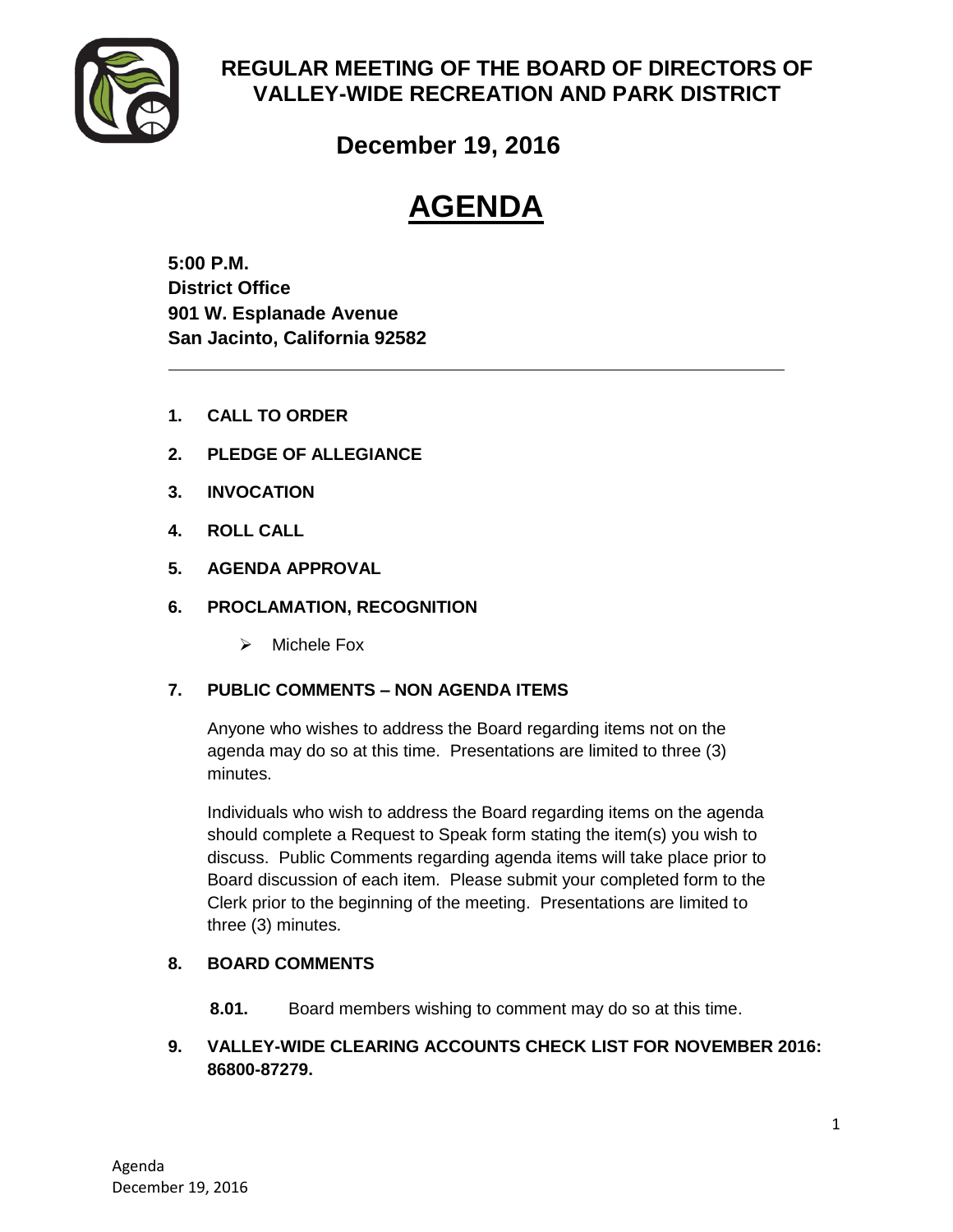#### **11. PRESENTATION**

**11.01.** Robert Byers, Recreation Supervisor Winchester Community Center and Diamond Valley Lake Community Park.

#### **12. CONSENT CALENDAR**

*All matters listed on the Consent Calendar are considered to be routine and will be enacted by one roll call vote. There will no separate discussion of these items unless members of the Board or audience request specific items to be removed from the Consent Calendar for separate discussion and action under Consent Items Held Over of the Agenda.* 

- **12.01.** Approval of Minutes for the Regular Meeting of November 19, 2016.
- **12.02.** Waiver of reading in full of any and all Ordinances listed on this Agenda and provide that they be read by title only.

#### **13. CONSENT ITEMS HELD OVER**

#### **14. PUBLIC HEARING**

 $\triangleright$  No Public Hearing

## **15. ACTION ITEMS**

#### **15.01. ANNUAL ORGANIZATIONAL MEETING**

 $\triangleright$  President Duarte shall call for the Board to elect a President, Vice President, and Secretary from among its members, and will appoint the General Manager as the Board's Treasurer.

#### **President**

- $\triangleright$  Call for nominations
- $\triangleright$  Close nominations
- $\triangleright$  Vote

#### **Vice President**

- $\triangleright$  Call for nominations
- $\triangleright$  Close nominations
- > Vote

#### **Secretary**

- $\triangleright$  Call for nominations
- $\triangleright$  Close Nominations
- > Vote

#### **Appoint the General Manager as the Board's Treasurer**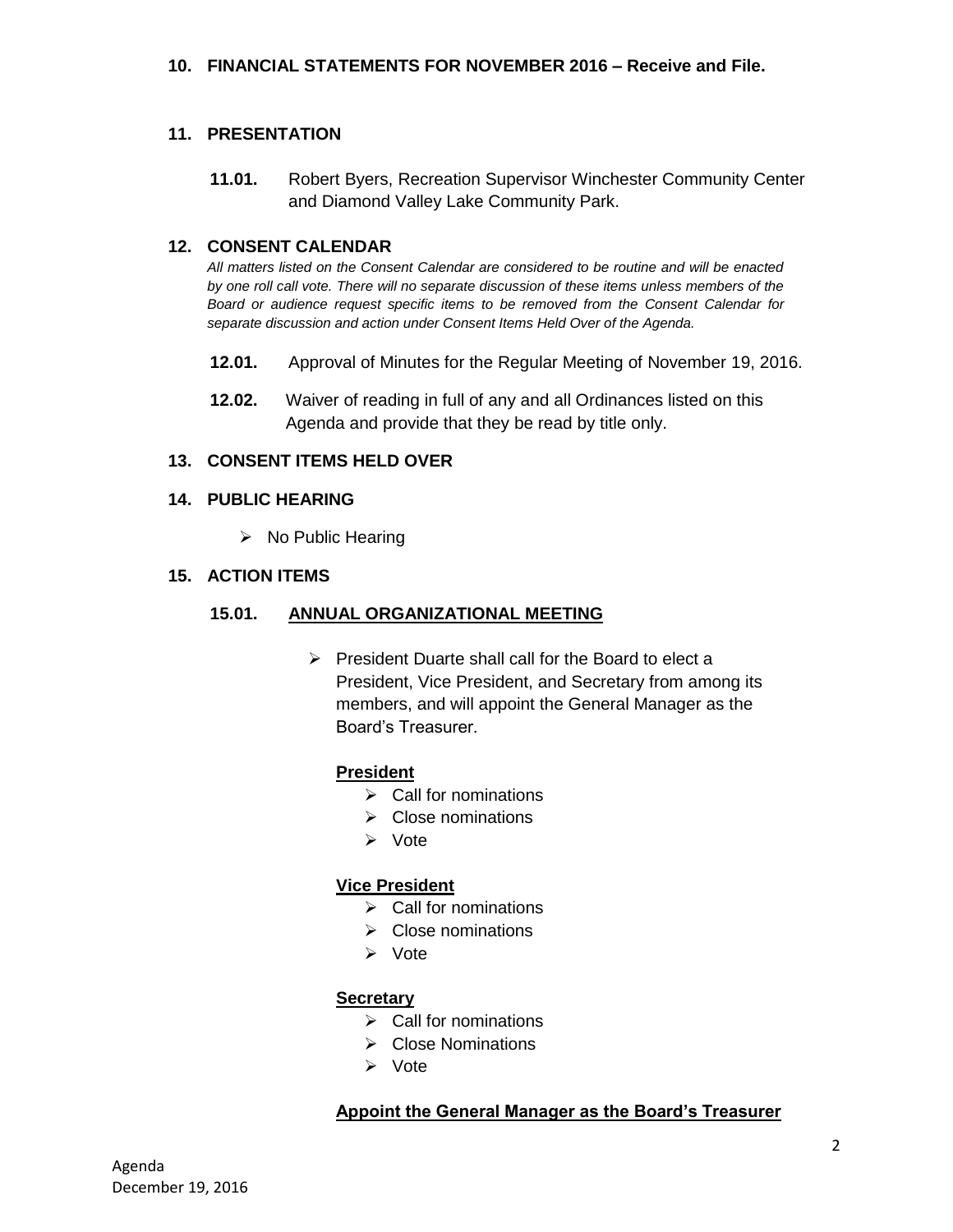Vote

## **15.02. Board Meeting Schedule 2017**

 $\triangleright$  Request Board approved of the Board of Directors meeting schedule for 2017.

# **15.03. Community Facilities District (CFD) French Valley Zone 11 (Spencer's Crossing III)**

 **Ordinance No. 2016 – 12 -** An ordinance of the Board of Directors of Valley-Wide Recreation and Park District, authorizing the levy of special taxes in a Community Facilities District Valley-Wide Recreation and Park District French Valley Community Facilities District Zone 11 (Spencer's Crossing III).

# **15.04. Naming District Facility Policy**

 $\triangleright$  Request Board approval for the Naming of District Facilities Policy amendment.

# **15.05. Hemet Unified School District and Valley-Wide Naming Site Located at Mayberry and Fairview – referred to as "Exchange Club Park"**

 **Resolution No. 1004-16** – Resolution of the Board of Directors of the Valley-Wide Recreation and Park District designating Hemet Unified School District to name the Early Childhood Education Center; and Valley-Wide Recreation and Park District name the Park located at Mayberry and Fairview.

#### **15.06. Menifee Resident Communication**

 $\triangleright$  Request Board discussion and direction regarding communication with Menifee Residents.

# **16. ITEMS FOR BOARD INFORMATION, DISCUSSION, DIRECTION**

- **16.01.** General Mangers Report
- **16.02.** Re-Districting
- **16.03.** Report from Board of Directors Ad Hoc Committees.
- **16.04.** Recreation Reports
	- ▶ Sport Center
	- $\triangleright$  Valle Vista
	- $\triangleright$  Menifee
	- Winchester